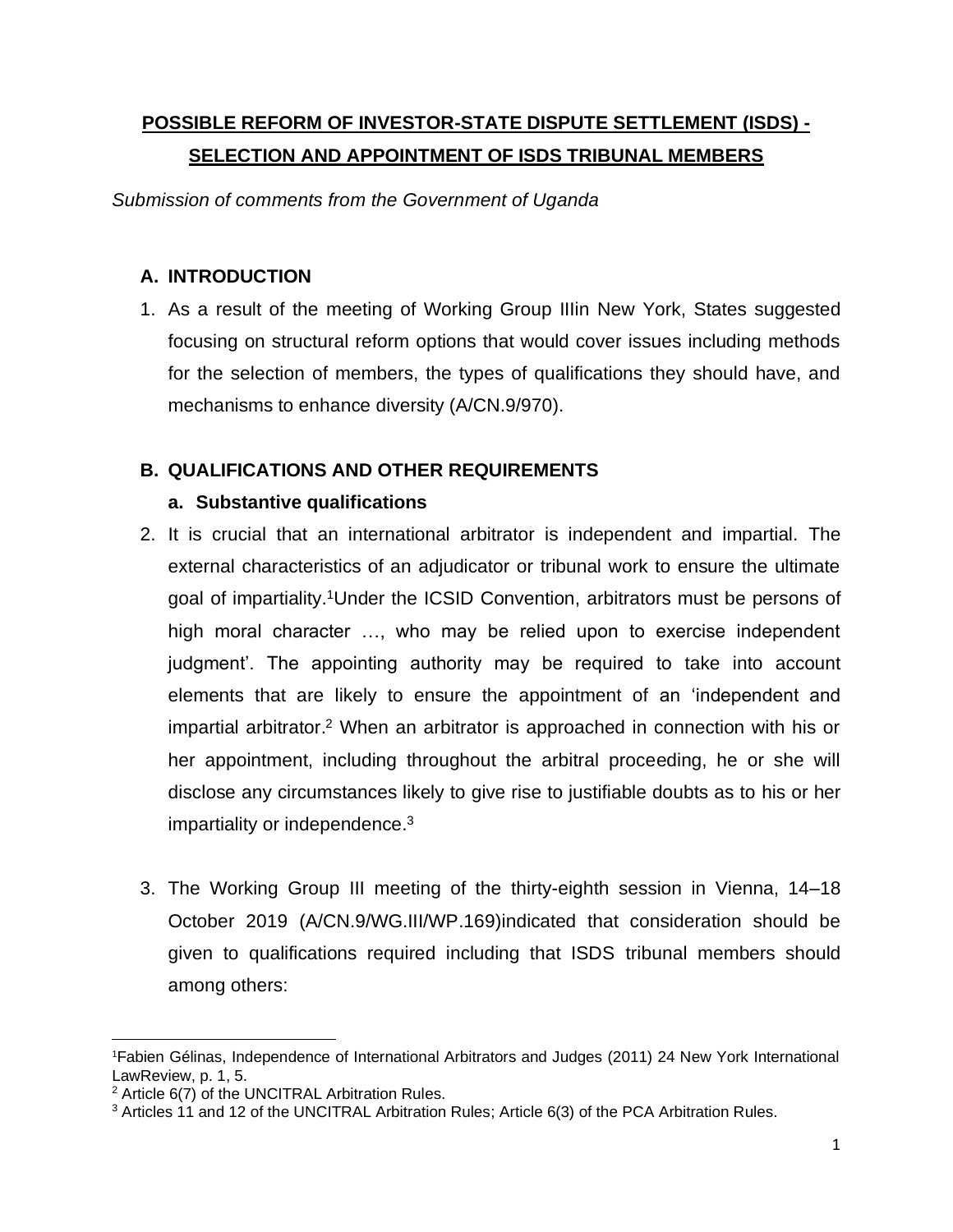- a) be cognizant of public international law, international trade and investment law, as well as private international law;
- b) have an understanding of the different policies underlying investment, of issues of sustainable development, of how to handle ISDS cases and of how governments operate; and
- c) have specific knowledge relevant to the dispute at hand, for example, industryspecific knowledge, knowledge of the relevant domestic legal system and calculation of damages.

The above substantive qualifications are important for an effective and efficient ISDS system and in this regard have Uganda's support. We would add that any reform regarding substantive qualifications should alsoaddress the following concern:

- (i) the limited financial resources that prohibit the possibility of specialized training in international investment law and in particular matters of ISDS,constrain the participation of developing countries. Any reforms regarding substantive qualifications should have a financial component to enable developing countries narrow the knowledge gap, this could be in the form of scholarships.
- (ii) the proposal for reform in selection and appointment of adjudicators and tribunal members should include pillars on technical assistance and capacity building, in order to ensure that Uganda and other developing countries can benefit appropriately from its implementation.<sup>4</sup>The proposal to establish a mechanism for support in form of technical assistance willenabledeveloping countries appreciate public international law, equip them with an understanding of the different policies underlying investment and developtheir specific knowledge relevant to investment disputes so as to enable them better prepare for, handle and manage

<sup>4</sup>The International Court of Justice and the International Tribunal on the Law of the Sea have set up a trust fund for financial assistance to help ensure that a country's level of development does not hamper its ability to participate effectively in the system.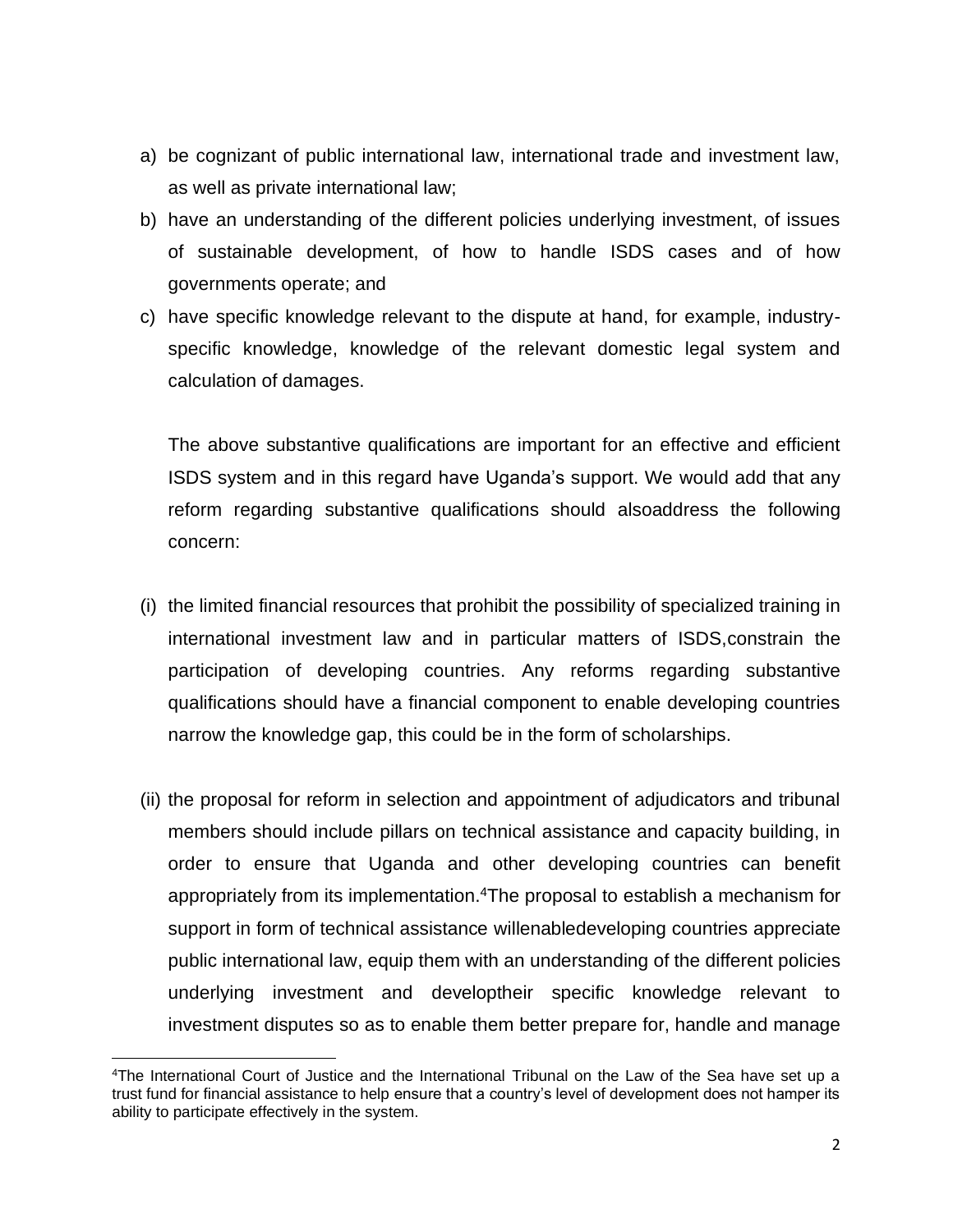disputes relating to international investment.UNCITRAL has a technical assistance component that must now be refocused to those in most need.

- (iii)the proposal that an alternative option such as a learning mechanism in the functioning of the tribunals themselves to achieve competence and inclusiveness over time by systematically ensuring participation of a more "junior" person either as part of the ISDS tribunal or perhaps as a silent observer should be introduced for developing countries.
- (iv)the selection criteria must be cognizant of and include, in addition to the above substantive qualifications, diversity including regional representation, gender and different legal systems of the world.
- 4. Uganda would therefore like to draw the attention of Working Group III and the Secretariat in particular to,in the context of international trade law, the Advisory Centre on World Trade Organization Law that has had a remarkable impact on the ability of developing countries to participate in World Trade Organisation (WTO) cases. A similar approach could be followed for international investment law cases that involve developing countries. Such a facility could provide capacity building and act as a forum to share experience and technical assistance to member States with a view to building in-house capacity to deal with ISDS cases. This aspect has also been emphasised in the UNCITRAL Working Group III process.

### **b. Independence, impartiality and accountability**

5. Party appointments have over the years received a lot of criticism. The assumption of lack of independence and impartiality arises from presumed conflicts of interest due to, among others, double-hatting (acting as arbitrator and counsel in different cases at the same or overlapping times).<sup>5</sup> The current

<sup>5</sup>Andrea Bjorklund, Marc Bungenberg, Manjiao Chi andCatharine Titi, 'Selection and Appointment of InternationalAdjuducators: Structural Options for ISDS Reform', Academic Forumon ISDS Concept Paper 2019/11, 17 September 2019.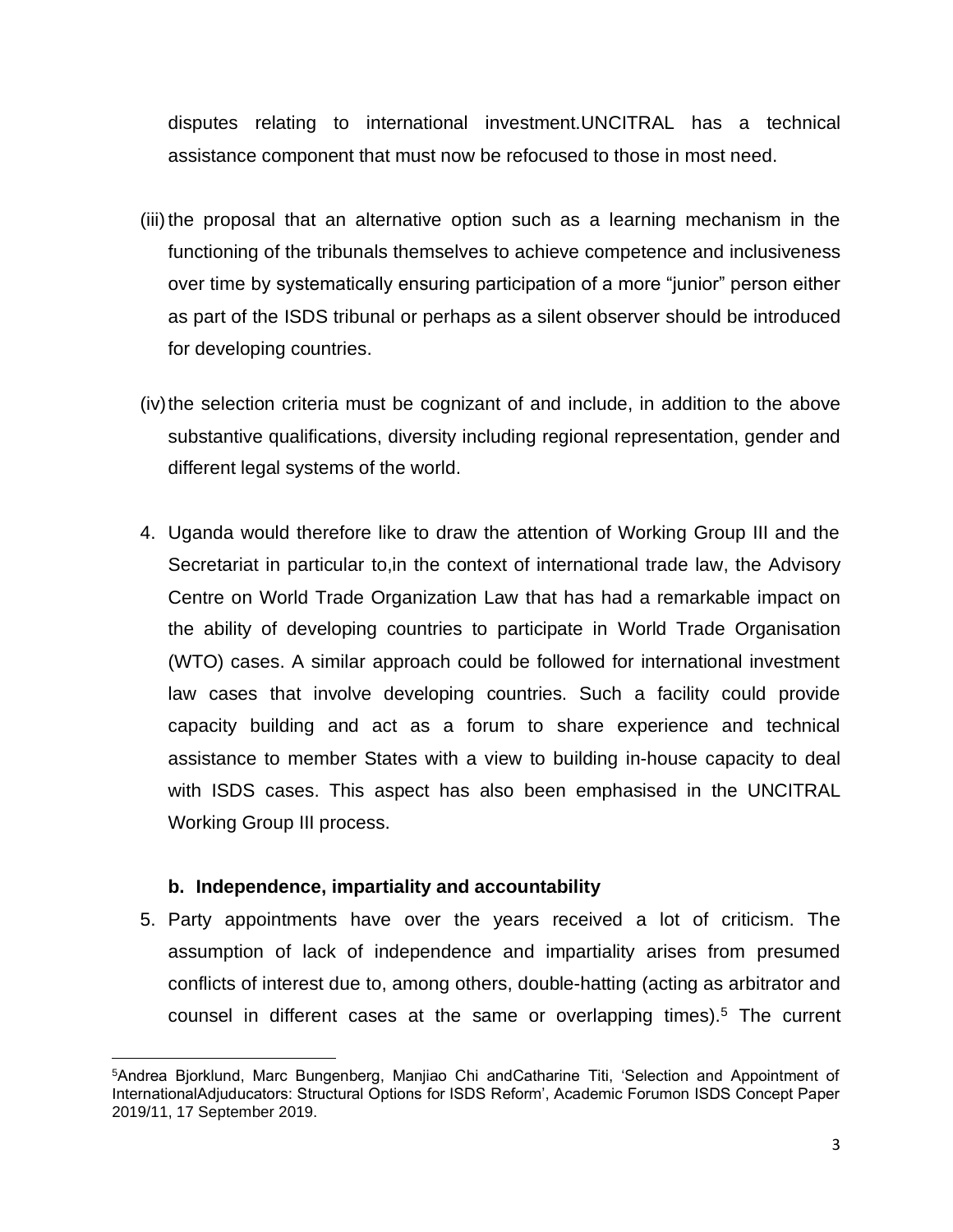arbitration rules do not contain particular provisions aimed to avoid such conflicts of interest.

- 6. The practice of double-hatting has led to the assumption that arbitrators may have an incentive to please the party that appointed them in order to secure reappointment. This assumption/criticism is especially discussed in the context of arbitrators seen as state-friendly or investor-friendly, rather than as neutral. The idea that these individuals have pre-conceived leanings leads to a perception of lack of legitimacy.
- 7. Further criticisms include concerns that some arbitrators lack experience in public international law; as sometimes seen in expressions of doubt as to whether the arbitrators respected the interpretation rule in Article 31 of the Vienna Convention on the Law of Treatiesof 1969.

Uganda would wish to propose that any reform aimed at the lack of or perceived lack of independence, impartiality and accountability could embrace the following:

*a) secure the tenure of office of the tribunals or judges*

Security of tenure is a core safeguard for judicial independence in Uganda and most jurisdictions.<sup>6</sup>lt insulates the judge from the appearance of inappropriate pressure on his or her decision-making and, by extension, allows the courts/tribunal to provide a credible foundation for the rule of law. The lack of security of tenure leaves members of the tribunal vulnerable and as such subject to control or interference by any person or party. The present mechanisms for constitution of members of the tribunal do not guarantee security of tenure; each member of the tribunal moves on once they have made decisions on that matter. Therefore, the appointment mechanism as suggested by the EU that involves

<sup>6</sup> Article 128 (1) of the Constitution of the Republic of Uganda 1995 provides that in the exercise of judicial power, the courts shall be independent and shall not be subject to the control or direction of any person or authority.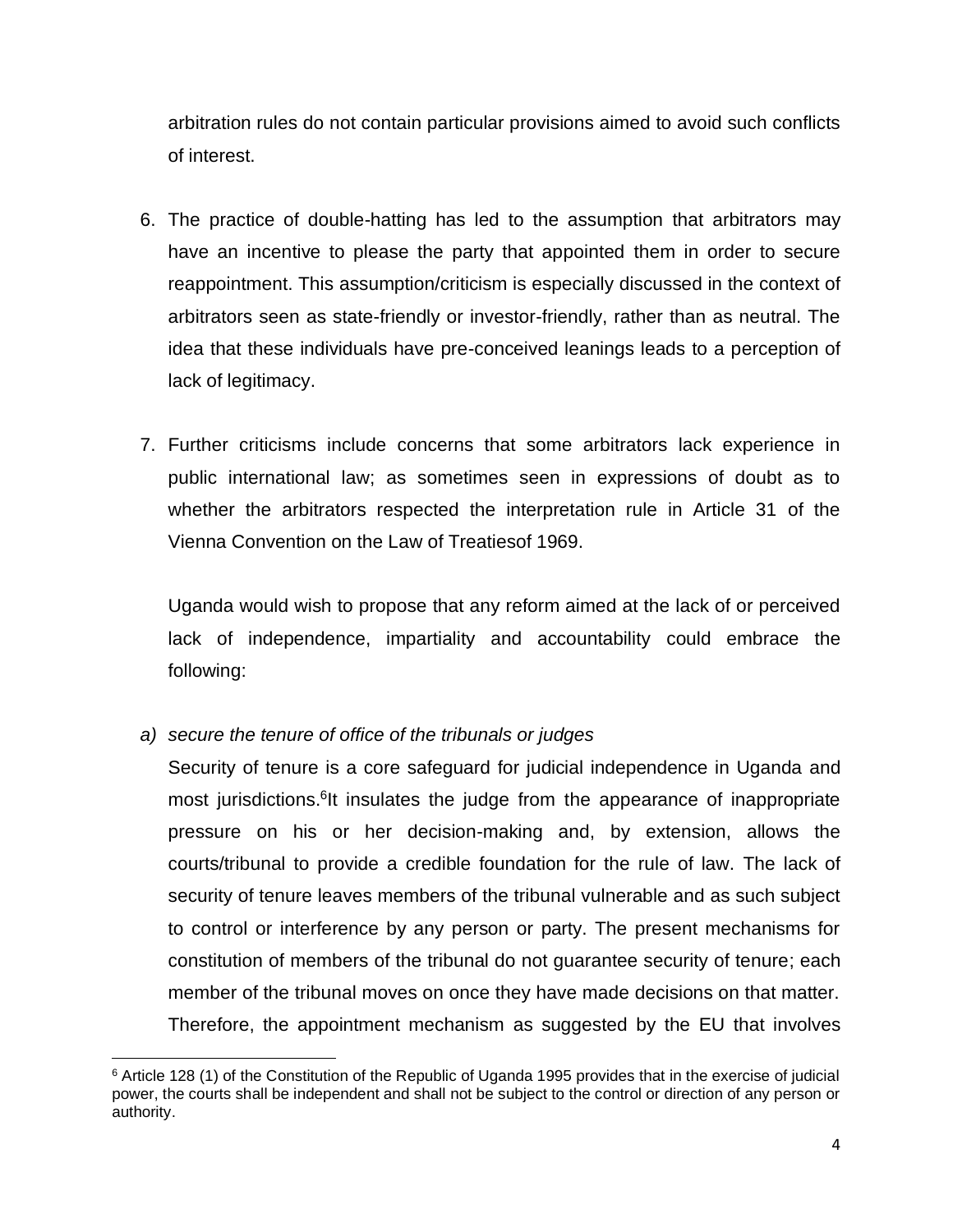appointment for a specified period on contract renewable once under Multilateral Investment Court (MIC) might secure independence of the members of the tribunals and this is supported by Uganda.

The appointment of members of the tribunals for ISDS cases should therefore reflect mechanisms employed at an international, regional, or domestic forum that incorporate the usual safe guards ofjudicial independence and impartiality. It has been said, by the international community, that there are serious problems with courts in some countries. It will not be logical to replace them with an adjudicative process that omits judicial safeguards as this could give rise to new and credible doubts about fairness.

- *b) party appointments influence the lack of independence and impartiality*
	- Party appointment of members of a tribunal is an important principle in international arbitration or arbitration generally. However, the process of selection and appointment raises concerns about political/counsel influence on adjudicators' decisions. This is especially true when nominees are subject to reappointment or are likely to receive further preferment from the State or counsel that appointed them. Uganda wishes to propose that members of the tribunal or in case of the MIC, judges, be appointed by an independent authority. Parties should not be involved directly in appointment.

#### *c) make public, the lists of possible ISDS arbitrators*

For transparency purposes, the appointing authorities should be required to make public the lists of possible ISDS arbitrators they circulate to the parties as nominees for appointment. This is intended to provide evidence of efforts made towards inclusiveness but above all, information could be provided by the public as to the characters of the persons being appointed. This could help sieve out those who are viewed as not independent, impartial or accountable.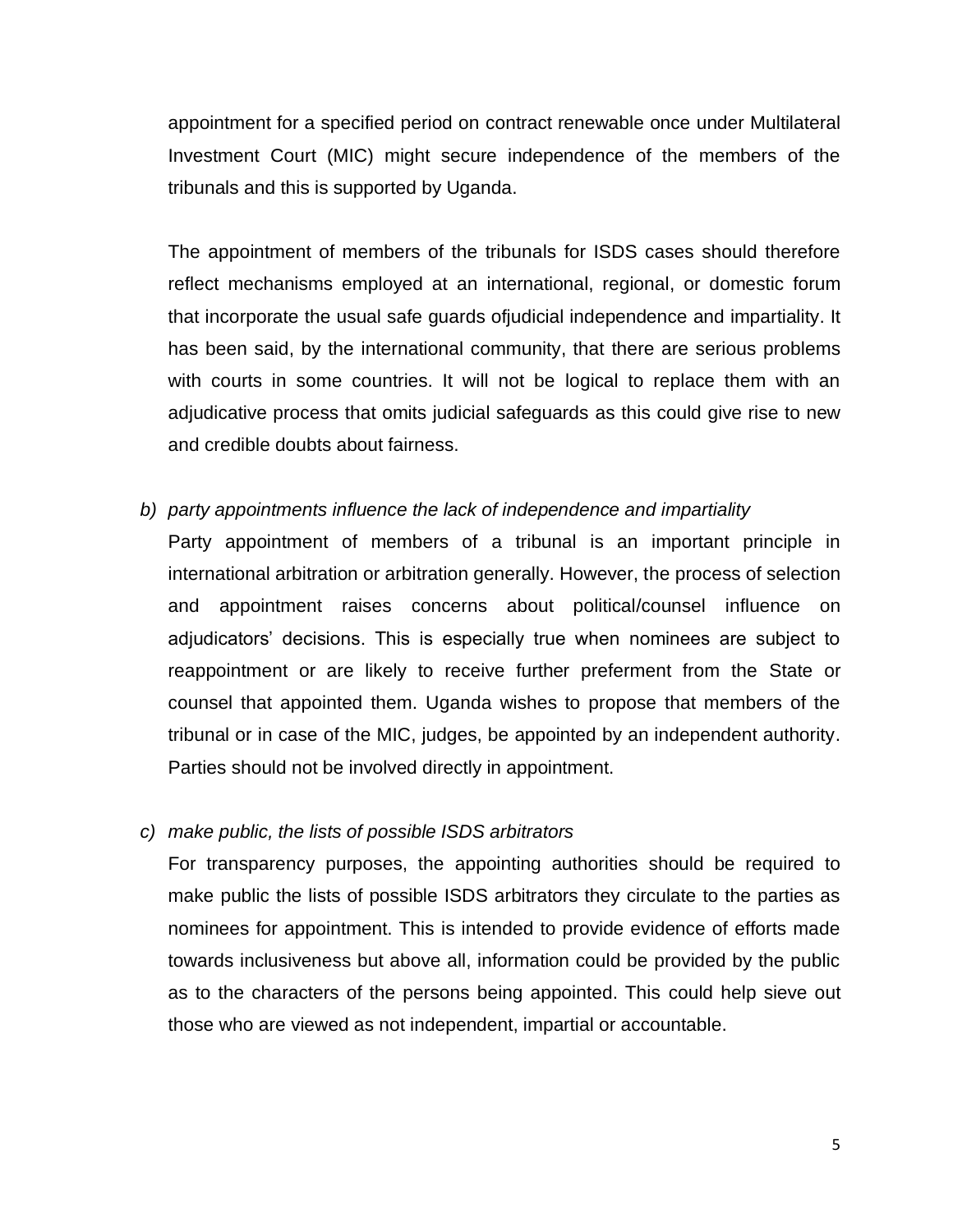#### **c. Diversity and balanced representation (inclusiveness)**

8. The ongoing training and continuous learning as a condition to become a possible member of an ISDS tribunal should continue. We note that a special consideration and emphasis should be focused on developing countries with the aim to provide technical support. This would constitute an effective means to ensure both competence and inclusiveness. Uganda would therefore support the suggestion that this matter should be addressed in the context of the reform option regarding the establishment of an advisory center.

#### **d. Implementation of qualifications and other requirements**

- 9. Core qualifications and requirements could also be implemented mainly through the adoption of a code of conduct (A/CN.9/1004/Add.1, para. 132). As indicated in the annotations to the draft code of conduct, several options might be considered for its implementation. The most likely options would be to:
- (i) incorporate the code into investment treaties and other instruments of consent;
- (ii) have disputing parties agree to its application at the inception of each case;
- (iii) append it to the disclosure declaration that adjudicators must file upon acceptance of nomination; or
- (iv) incorporate the code into applicable procedural rules or statutes of a permanent body. The code could also be made part of a multilateral instrument on ISDS reform, if such instrument were to be developed (see A/CN.9/WG.III/WP.194). In this instance, the applicability of the code would be determined by such instrument.
- 10.Uganda supports the above proposal for implementation of qualifications and other requirements suggested by UNCITRAL Secretariat. However, we add that the code of conduct proposed above isonly for neutrals. As first raised by Uganda at the 35th session of Working Group III in New York, a code of conduct for counsel should form part of the reform to make it comprehensive. As Uganda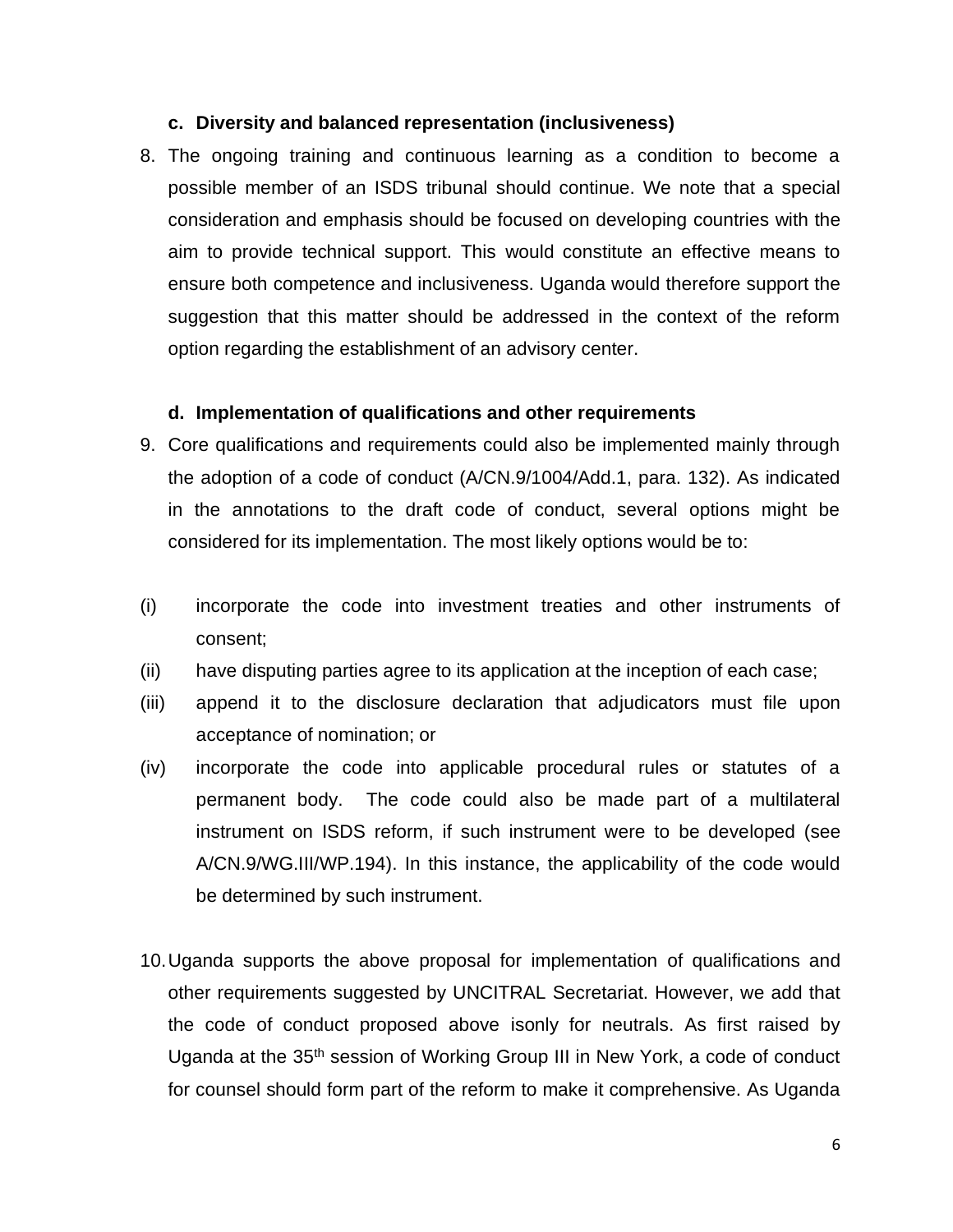noted in that meeting, it is a common and an unfortunate feature in high value claims in arbitration seeing counsel inclined to behave in bad faith. This bad faith poses a serious systemic risk to the arbitral process especially in States with less robust institutions, particularly those on enforcement.

11.The proposal in the draft code that suggests that counsel are subject to or will be left to be regulated by their domestic codes on professional ethics in their jurisdictions disregards criticism about domestic laws not being internationally acceptable in matters of ISDS.

# **C. METHODS OF SELECTION AND APPOINTMENT**

12.The method of selection and appointment of arbitrators in investment arbitration has been the subject of a number of criticisms. These have included questions of independence and impartiality stemming from the fact that the arbitrators are appointed by the disputing parties themselves to hear a particular dispute, after the dispute has crystallized, and that selection might be made on the basis of a presumed predisposition in favour of the arguments that are likely to be made by the appointing party.<sup>7</sup>

### **a. Ad hoc mechanism**

13.In the ISDS regime as it currently stands, the disputes are resolved by an ISDS tribunal constituted ad hoc for that particular dispute. The disputing parties play an important role in the selection of the members of the tribunal.Such method allows parties to choose the arbitrators that they consider most qualified for solving their disputes and has been described as ensuring the flexibility and attractiveness of arbitration.<sup>8</sup> It has also raised concerns, in the context of ISDS:

*Whether the selection and appointment would be made fully or partially by the appointing authority and by whom within the appointing authority***.**

<sup>7</sup>Andrea Bjorklund, Marc Bungenberg, Manjiao Chi andCatharine Titi, 'Selection and Appointment of InternationalAdjuducators: Structural Options for ISDS Reform', Academic Forumon ISDS Concept Paper 2019/11, 17 September 2019.

<sup>8</sup> A/CN.9/WG.III/WP.177, Submission from the Government of China.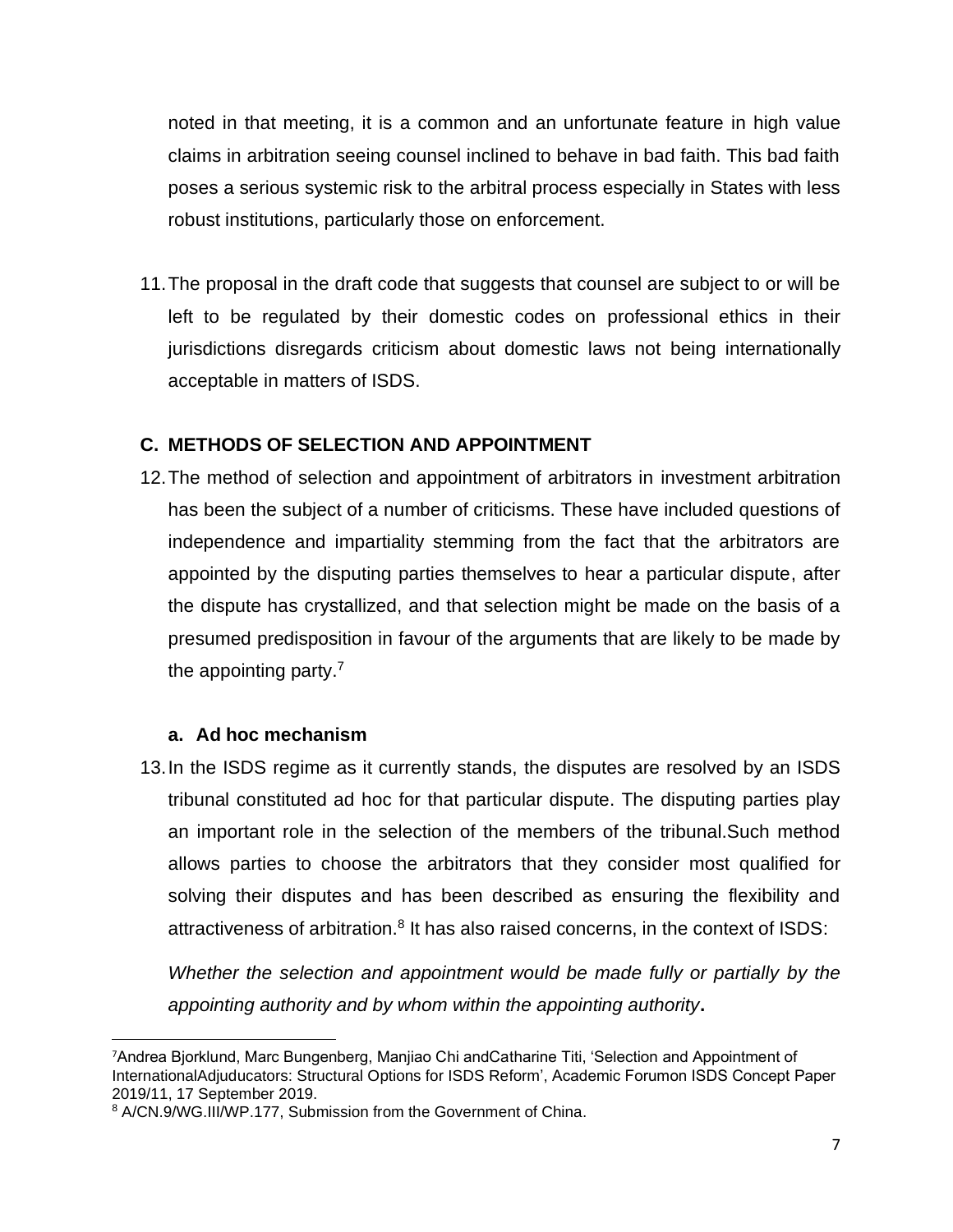- 14.Uganda is of the strong view that to avoid double-hatting and its associated problems such as lack of independence and impartiality, the appointment of members of the tribunals be done by an independent authority. If this view were to be modified, Uganda will accept the proposal to make the option for appointment hybrid in nature bearing in mind that the ultimate decision lies with the appointing authority.
- 15.The selection and appointment by the appointing authority should largely be made through a roster. Even where a roster is involved, the appointing authority should maintain the authority to appoint both co-arbitrators and chairperson. The appointing authority may not restrict itself to only the roster, especially where there is need in that particular case to consider inclusivity relating to region, gender and different legal systems.

### **b. Standing court with appellate mechanism**

- 16.One of the most discussed options for reform is the establishment of a standing multilateral investment court (MIC) composed of both a first-instance tribunal and an appellate body.
- 17.Under a standing court with appellate mechanism, Uganda would support a reform option that foresees in its statute all elements of selection of candidates, including nomination and screening, as well as the appointment to the court, or in other words election to the bench of judges. A similar process could also work for the appellate mechanism of a new standing court system that has been proposed by the EU.
- 18.In order to achieve broad-based acceptance of a MIC, the election process will likely need to ensure that the various legal systems are represented within the judiciary.<sup>9</sup> Onemight expect the judges to reflect the legal systems and regions of

<sup>9</sup> Diversity is equally supported by European Union (2019), para. 50 and UNCITRAL Working Group III (2018a),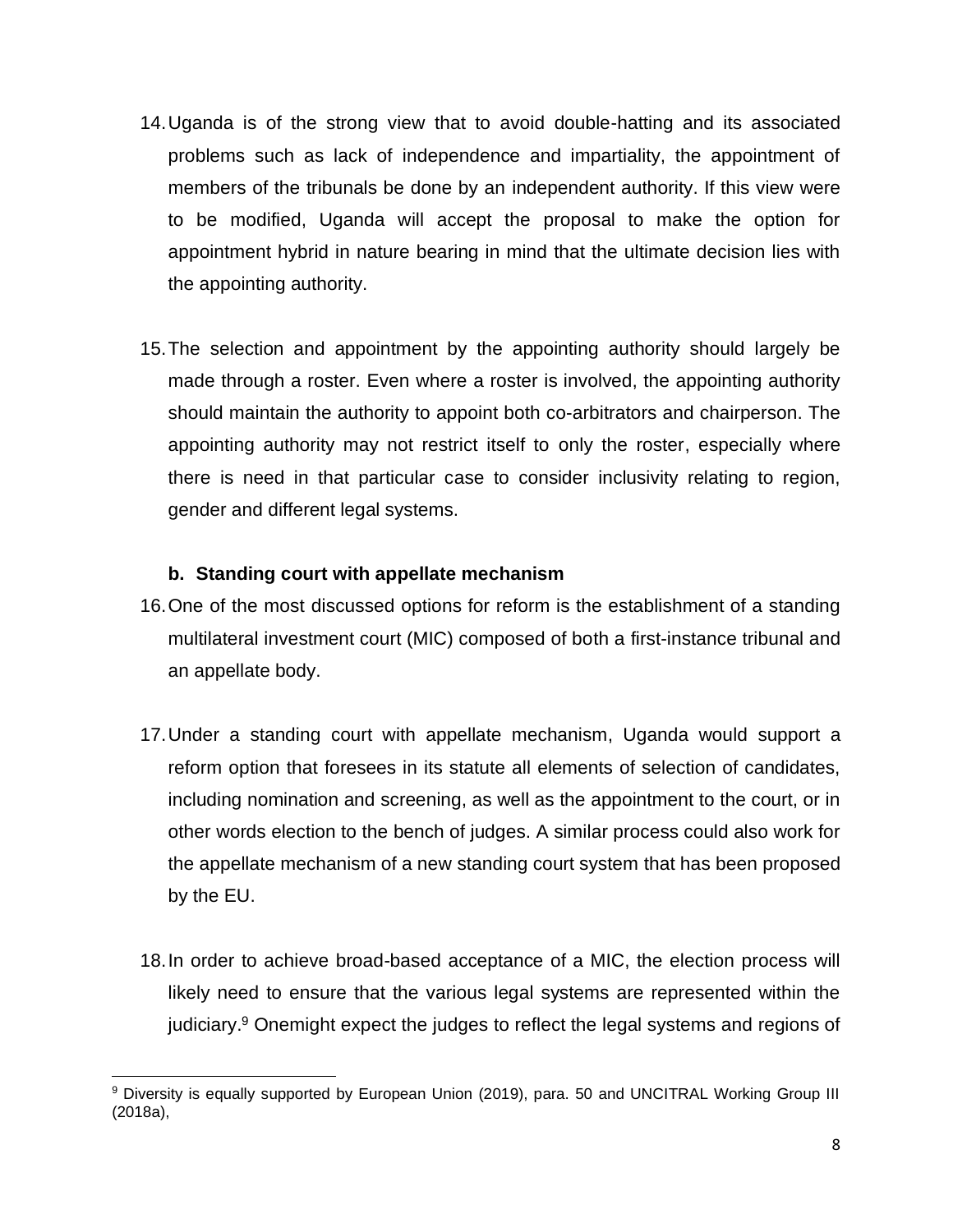the members and show gender balance and at the same time have the highest professional qualifications.<sup>10</sup>

- 19.The appointed judges will also need to reflect the membership of a MIC so that judges mirror the various legal and cultural backgrounds of MIC members. As a consequence, and taking into account the number of member States to which MIC proponents aspire, there should not be two judges of the same nationality.<sup>11</sup>
- 20.The commonly accepted election procedure for the ILC or the ICJ could be used as a model for an appointment procedure for MIC Judges.<sup>12</sup> In those bodies candidates are assigned to specific regional groups.<sup>13</sup> From each regional group, the election body elects a certain number of judges. The formation of regional groups of a MIC with judges in the first instance could follow the model of the ICJ.
- 21. At the ICJ, there are three judges from Africa, two from Latin America and the Caribbean, three from Asia, two from Western Europe and other countries, two

p. 6.

 $10$ Article 8 ILC-Statute: "At the election the electors shall bear in mind that the persons to be elected to theCommission should individually possess the qualifications required and that in the Commission as a whole representation of the main forms of civilization and of the principal legal systems of the world should be assured."

Article 36 para. 8 lit. a) Rome Statute: "The States Parties shall, in the selection of judges, take into account theneed, within the membership of the Court, for: (i) The representation of the principal legal systems of the world;

<sup>(</sup>ii) Equitable geographical representation; and (iii) A fair representation of female and male judges." Article 9 ICJStatute: "At every election, the electors shall bear in mind not only that the persons to be elected should individually possess the qualifications required, but also that in the body as a whole the representation of the main forms of civilization and of the principal legal systems of the world should be assured."

<sup>11</sup>Article 3 para. 1 ICJ Statute: "The Court shall consist of fifteen members, no two of whom maybe nationals of the same state.

<sup>12</sup>Andrea Bjorklund, Marc Bungenberg, Manjiao Chi andCatharine Titi, 'Selection and Appointment ofInternationalAdjuducators: Structural Options for ISDS Reform', Academic Forumon ISDS Concept Paper 2019/11, 17 September 2019.

<sup>&</sup>lt;sup>13</sup>Article 3 para. 2 ILC-Statute: "There shall be no fewer than three members from each geographical groupas established by the General Assembly of the United Nations." Article 3 para. 2 ITLOS Statute: "There shall be no fewer than three members from each geographical group as established by the General Assembly of the United Nations."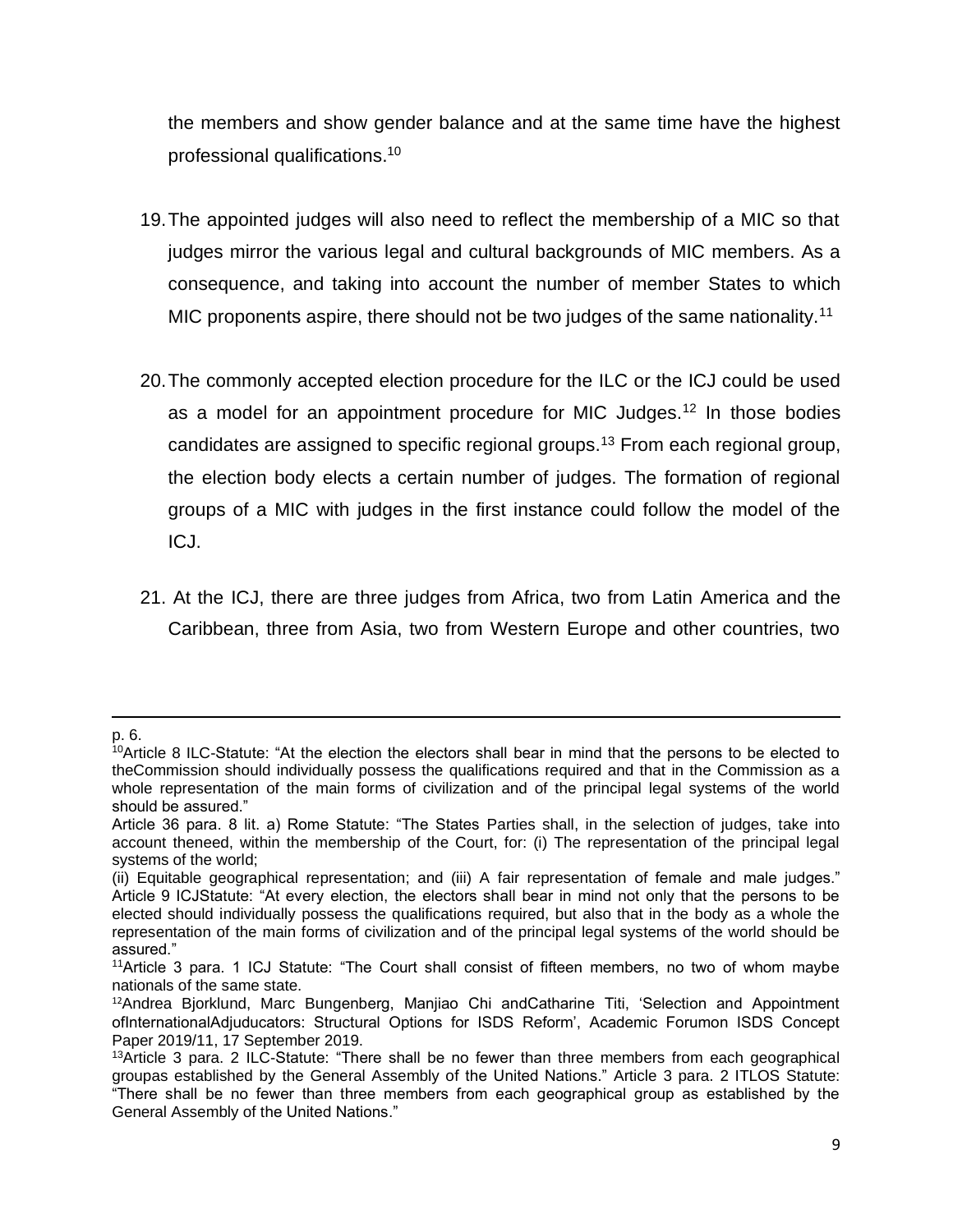from Eastern Europe, one from North America, one from Oceania, and one from Western Asia.<sup>14</sup>

- 22.The selection and appointment process could start with the nomination of candidates by the members or direct application by the potential candidates. To comply with transparency, the announcement of vacancies should be made public. The process designed should also ensure that a specific number of candidates is nominated for each regional group.
- 23.A committee could be established to vet the qualifications, including expertise and general suitability (independence, integrity and neutrality) of the candidates.<sup>15</sup> Only qualified candidates would then become eligible as 'judge candidates'. Such a preliminary screening would strengthen the legitimacy and acceptance of a MIC and would contribute to greater transparency and objectivity in the appointment procedure.

The election of the judges could then proceed by an independent authority from this pool of candidates determined by the selection committee.

### **c. Standing mechanism**

24.Members of amultilateral investment appellate bodyshould presumably be subject to the same requirements as those set out above for the judges of a twotiered MIC, including the requirements as to the independence and ethical standards of the members.<sup>16</sup> As multilateral investment appellate body members will decide on matters of significant importance to States, high selection

<sup>14</sup> ibid, (n 12).

<sup>15</sup> For instance Article 36 para. 4 lit. c) Rome Statute: "Every candidate for election to the Court shall have anexcellent knowledge of and be fluent in at least one of the working languages of the Court." See hereto ResolutionICC-ASP/10/Res.5 of 21.12.2011, Strengthening the International Criminal Court and the Assembly of StatesParties, para. 20.

<sup>16</sup>Gabrielle Kaufmann-Kohler and Michele Potestà, 'Can the Mauritius Convention serve as amodel for the reform of investor-State arbitration in connection with the introduction of a permanent investmenttribunal or an appeal mechanism?' June 2016, at 73.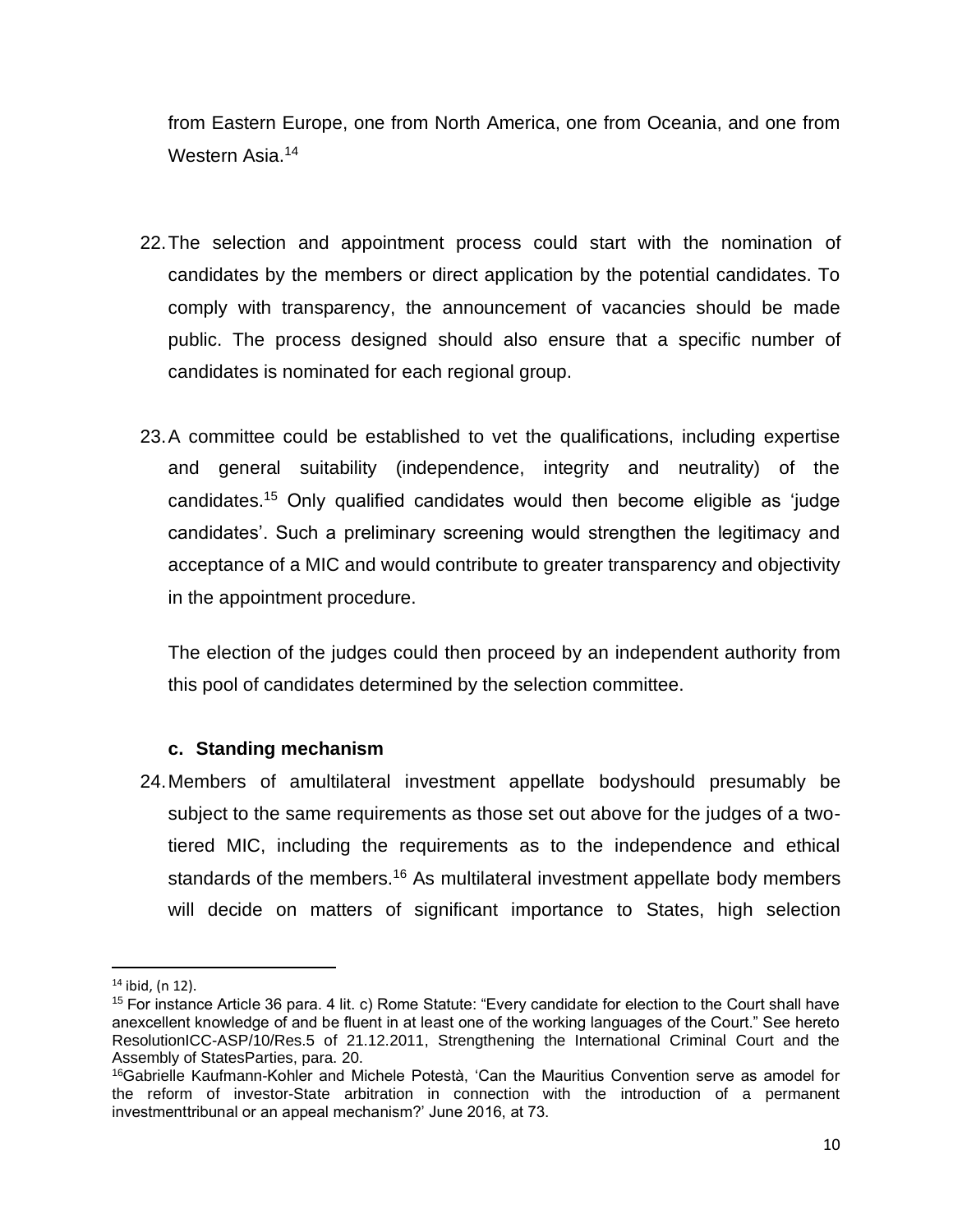standards should be adopted, and both personal and professional standards have to be taken into consideration during the election process.<sup>17</sup>

- 25.The qualification requirements could be those of the judges of the envisaged bilateral investment court under The Comprehensive Economic and Trade Agreement (CETA). The member States of the multilateral investment appellate body should be charged with the task of selecting the members.
- 26.Uganda supports the options below to ensure independence, impartiality and accountability:
- a) A system where institutions administering ISDS cases would play a greater role in the selection and appointment of members of ISDS tribunals is an option for reform that could be considered in conjunction with the creation of a roster. Such involvement is suggested in submissions from different governments. $^{18}$
- b) A system with a pre-established list or roster may not necessarily address the question of repeat appointments, unless a roster would be coupled with greater institutional involvement, and institutions would be tasked with ensuring that diversity in the selection and appointment is respected, and repeat appointments avoided.
- c) In various international court systems, the representation of different legal systems is achieved through the appointment of a certain number of judges per regional group. This requirement of regional or geographical distribution exists in

<sup>17</sup>Marc Bungenberg & August Reinisch, at 38-39; Gabrielle Kaufmann-Kohler and Michele Potestà, 'The Composition of a Multilateral Investment Court and of an Appeal Mechanism for Investment Awards', CIDS

Supplemental Report, 15 November 2017, at 42 et seq.

<sup>&</sup>lt;sup>18</sup> Proposals contained in submissions from governments: A/CN.9/WG.III/WP.162, Submission from the Government of Thailand; A/CN.9/WG.III/WP.163, Submission from the Governments of Chile, Israel and Japan; A/CN.9/WG.III/WP.164 and A/CN.9/WG.III/WP.178, Submissions from the Government of Costa Rica; A/CN.9/WG.III/WP.174, Submission from the Government of Turkey.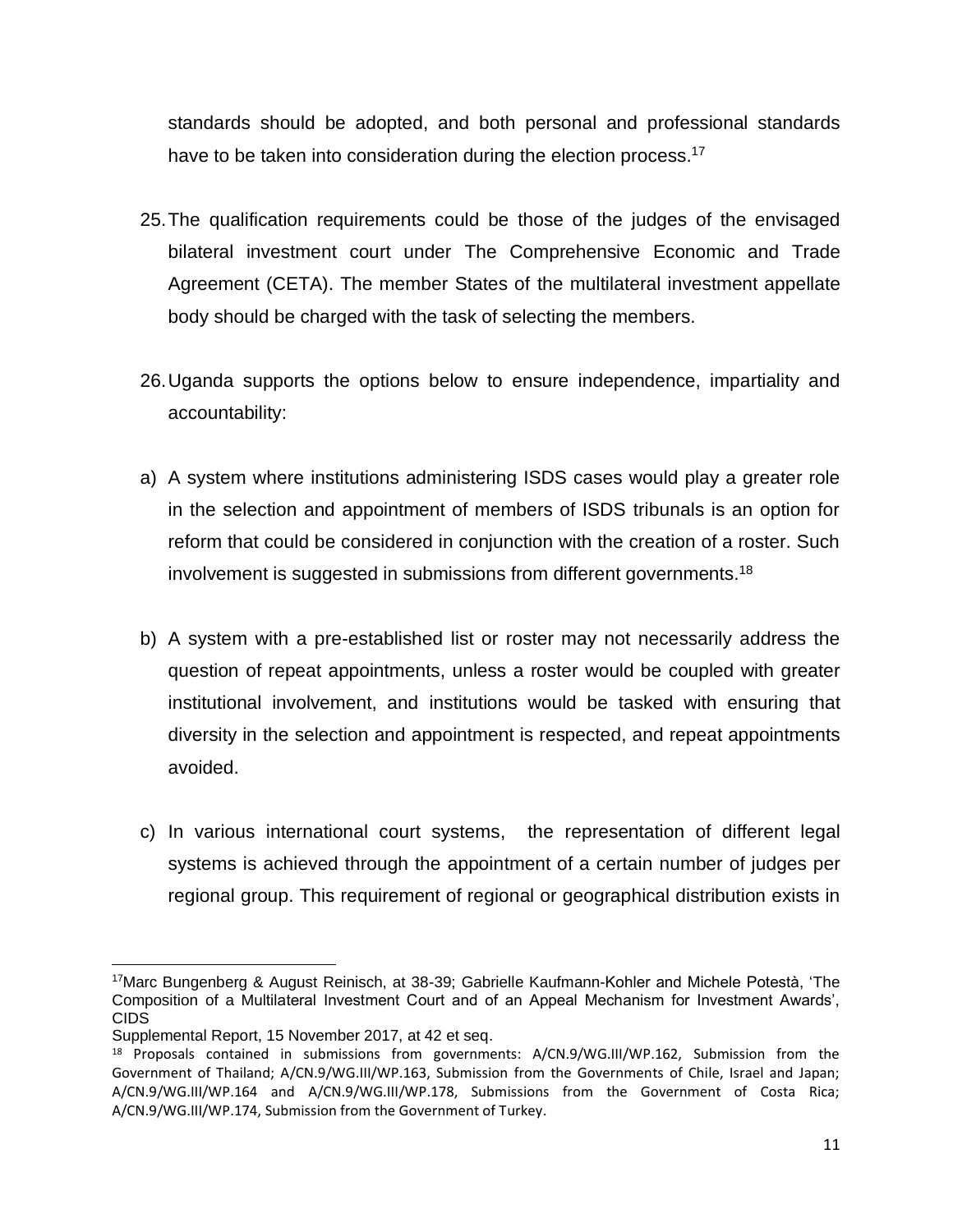the statutes of numerous international judicial bodies<sup>19</sup> and is attained, for example, by allocating certain quotas to particular regional groups.<sup>20</sup> Fair regional representation within the International Tribunal for the Law of the Sea (ITLOS) is ensured by representation of the five geographical groups of the UN General Assembly (African, Asian, Eastern European, LatinAmerican and Caribbean and Western European and other countries).<sup>21</sup>

- d) The Comprehensive Economic and Trade Agreement (CETA) calls for the establishment of both a first instance tribunal and an appellate body. For the first instance tribunal, the CETA Joint Committee shall appoint fifteen members. Five of the members of the tribunal are to be nationals of a member state of the EU, five are to be nationals of Canada, and five are to be nationals of third countries. <sup>22</sup> The number of membersof the tribunal may be increased or decreased as decided by the CETA Joint Committee, as thecase load warrants.<sup>23</sup> The term of members is to be five years, renewable once. $24$
- e) In short, under that proposal, the selection and appointment of adjudicators would take place within the framework of a standing mechanism. The adjudicators should be employed full-time and would not have any outside professional activities. They should be paid salaries comparable to those paid to

<sup>&</sup>lt;sup>19</sup> Article 2 para. 2 ITLOS Statute: "In the Tribunal as a whole the representation of the principal legal systems ofthe world and equitable geographical distribution shall be assured." Article 36 para. 8 lit. a) Rome Statute: "TheStates Parties shall, in the selection of judges, take into account the need, within the membership of the Court, for:

<sup>(</sup>i) The representation of the principal legal systems of the world; (ii) Equitable geographical representation […]".

Article 9 ICJ Statute: "At every election, the electors shall bear in mind not only that the persons to be electedshould individually possess the qualifications required, but also that in the body as a whole the representation ofthe main forms of civilization and of the principal legal systems of the world should be assured."

<sup>20</sup>Andrea Bjorklund, Marc Bungenberg, Manjiao Chi andCatharine Titi, 'Selection and Appointment of InternationalAdjuducators: Structural Options for ISDS Reform', Academic Forumon ISDS Concept Paper 2019/11, 17 September 2019.

<sup>21</sup> See https://www.itlos.org/en/the-tribunal/members/.

 $22$  Article 8.27(2) of CETA. The persons appointed do not have to be nationals of Canada or an EU country, but will be treated as nationals of the entity that appointed them.

<sup>23</sup> Article 8.27(3) of CETA.

 $24$  Article 8.27(5) of CETA.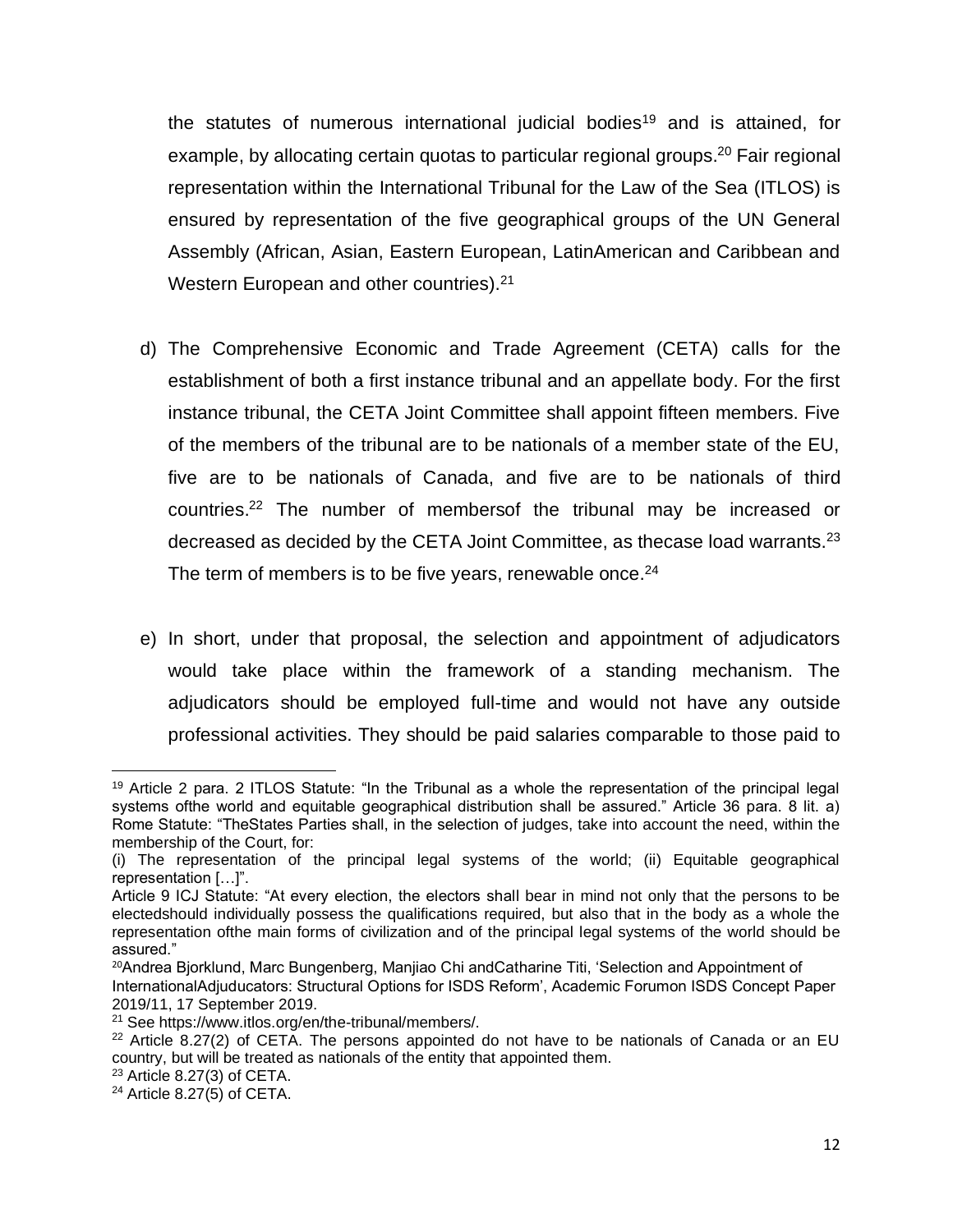adjudicators in other international courts and be subject to ethical requirements. Comparable qualification requirements to thosefor other international courts to ensure neutrality, as well as geographical and gender diversityshould be used.

f) Independence from governments would be ensured through a long-term nonrenewable term of office, combined with a robust and transparent appointment process.In such a reform option, disputing parties would have no or little influence on the selection and appointment of adjudicators. This derives from the fact that a permanent body pre-exists the dispute (as opposed to the current ISDS system based on arbitration where the ISDS tribunal is constituted ad hoc for that particular dispute).

# **d. A non-standing appellate body**

- 27.It has been suggested that appointment of adjudicators in a non-standing appellate body could essentially be based on theconsent of the parties, with the parties given the right and opportunity to appoint at least oneadjudicator. An administering institution would then need to serve as the appointing authority whenthe parties cannot reach an agreement within a given time limit. $^{25}$
- 28.Uganda's view on appointment of adjudicators is that parties should not be involved or if the Working Group were to think differently, then very minimal involvement should be acceptable. Diverse options should be possible regarding the appointment of appellate adjudicators for specific cases. Option I, appellate adjudicators should be appointed on the basis of a recommendation from an institution. Once the institution offers a recommendation, the parties may reach an agreement on its basis; where no agreement is reached, the institution appoints the adjudicators.
- 29.Uganda proposes that option II should involve appointment of adjudicators by an independent institution; parties should only have a minimal or no role to play at

<sup>25</sup> ibid (n 12).